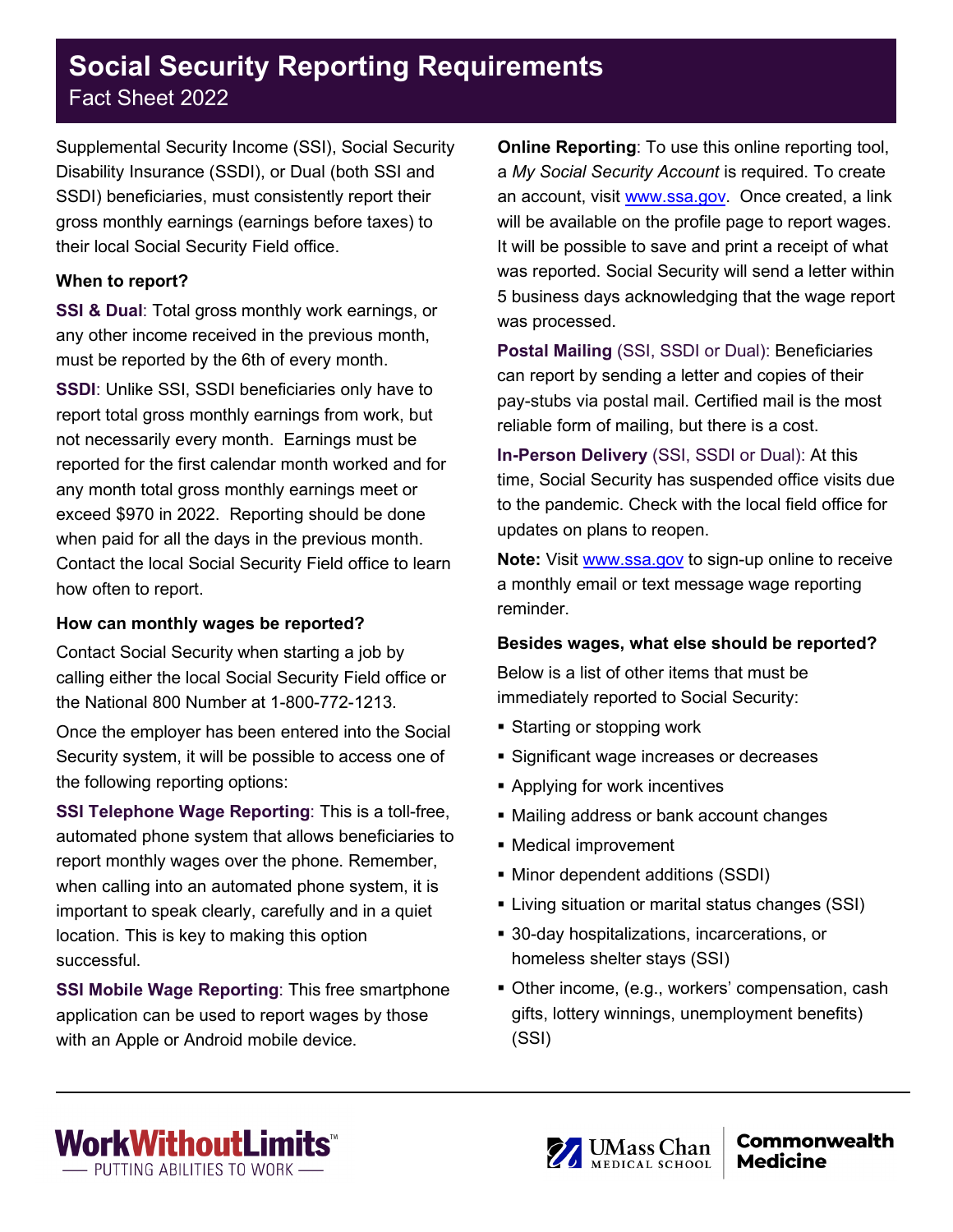# **Social Security Reporting Requirements**

## Fact Sheet 2022

### **Overall Reporting Best Practices:**

- Along with gross earnings, all other items stated above must also be reported.
- **Provide the Representative Payee's Social** Security Number (SSN) when reporting.
- Request Social Security send a receipt or a formal letter documenting what was reported.
- Be sure to report consistently and on time to avoid overpayments or underpayments.
- Contact Social Security to apply for work incentives. Provide appropriate documents, (i.e., receipts), when requested.
- **Dual beneficiaries must follow reporting** requirements for both SSI and SSDI benefits.

#### **How do overpayments occur?**

Overpayments may occur when Social Security pays beneficiaries more than what should have been paid. This usually happens as a direct result of Social Security and beneficiary-record discrepancies, or from a beneficiary failing to report in an accurate and timely manner.

#### **How will I know I have an overpayment?**

When an overpayment is detected, Social Security will mail the beneficiary and the Representative Payee a Notice of Overpayment prior to withholding any funds from cash benefits. This dated letter will explain the reason and list the amount that has been overpaid. It also provides repayment options, as well as appeal and waiver rights. The beneficiary typically has 10 days to respond.

#### **What are the repayment options?**

 **For SSDI beneficiaries**, Social Security will withhold the full amount of the monthly cash benefit, unless a lesser withholding amount was requested and approved. Withholding usually starts 30 days after the Notice was mailed.

- **For SSI beneficiaries**, Social Security will withhold 10% of the maximum federal benefit rate received each month, unless a lower or higher payback rate is requested. Withholding usually starts 60 days after the Notice was mailed.
- **For former SSI beneficiaries who now receive SSDI**, Social Security can withhold up to 10% of the SSDI cash benefit to repay the SSI overpayment.
- **For former SSI and/or SSDI beneficiaries**, any outstanding overpayments can be repaid within 30 days by check or the local office can be contacted to set up a monthly installment payment plan.

### **What if I agree to pay it back, but never do?**

If the beneficiary fails to pay back an overpayment, Social Security will recover those funds from their federal tax return, wages, or future Social Security benefits. This will also be reflected on their credit report.

#### **What if I don't think I'm at fault or can't repay it?**

If this is the case, request a waiver at any time by filing a Request for Waiver of Overpayment Recovery or Change in Repayment Rate (Form SSA-632). This form will require proof that the overpayment is unjust, that the beneficiary was not at fault, and that repaying it would be a financial burden. Supporting documentation used to provide evidence of income and expenses, may be requested.





#### **Commonwealth Medicine**

Work Without Limits is an initiative of Commonwealth Medicine, the consulting and operations division of UMass Chan Medical School. This document was developed at U.S. taxpayer expense and is funded through a Social Security cooperative agreement. Although Social Security reviewed this document for accuracy, it does not constitute an Official Social Security communication. © 2021 University of Massachusetts Chan Medical School